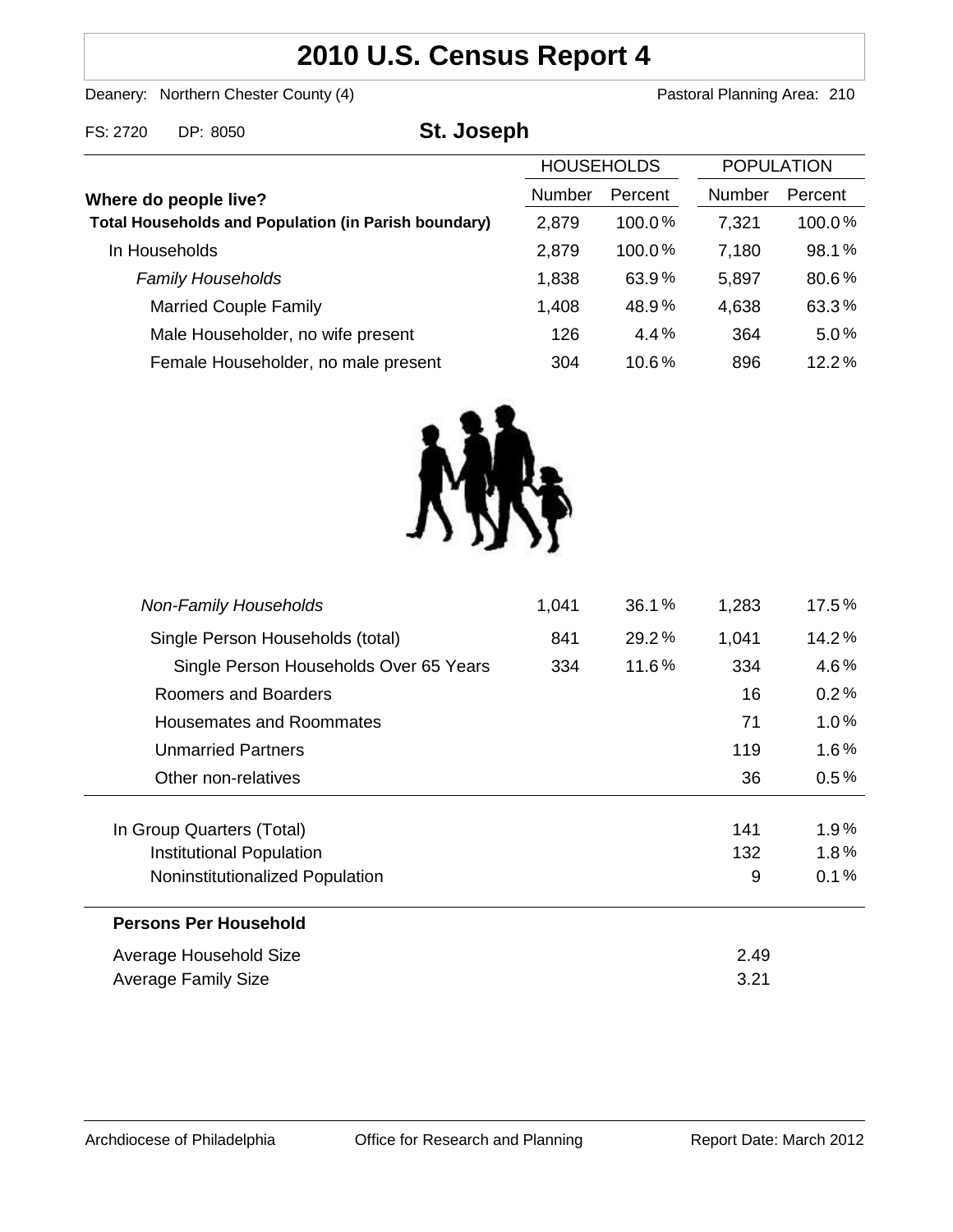# **2010 U.S. Census Report 4**

Deanery: Northern Chester County (4) Deanery: Northern Chester County (4)

FS: 2720 DP: 8050 **St. Joseph**

|                                                      |                | <b>POPULATION</b> |  |
|------------------------------------------------------|----------------|-------------------|--|
| Where do Children - Under Age 18 Live?               | Number         | Percent           |  |
| Total Children - Under Age 18 (in Parish boundary)   | 1,809          | 100.0%            |  |
| In Households                                        | 1,808          | 99.9%             |  |
| Householder or spouse is under 18                    | 1              | 0.1%              |  |
| With Related:                                        |                |                   |  |
| Married-Couple Family                                | 1,340          | 74.0%             |  |
| Male Householder, No Wife Present                    | 75             | 4.1%              |  |
| Female Householder, No Husband Present               | 276            | 15.2%             |  |
| <b>Other Related Householder</b>                     | 10             | 0.5%              |  |
| <b>With Non-Relatives</b>                            | 23             | 1.3%              |  |
| Grandparent Householder                              | 83             | 4.6%              |  |
| In Group Quarters                                    | 1              | 0.1%              |  |
| Institutionalized population                         | 0              | 0.0%              |  |
| Noninstitutionalized population                      | 1              | 0.1%              |  |
| Where do Adults - Age 65 and Older - Live?           |                |                   |  |
| Total Adults - Age 65 and Older (in Parish boundary) | 972            | 100.0%            |  |
| In Households                                        | 874            | 89.9%             |  |
| Family Households:                                   | 512            | 52.7%             |  |
| Is Householder or Spouse                             | 440            | 45.2%             |  |
| With Other Relative Householder                      | 8              | 0.8%              |  |
| With Non-Related Householder                         | 3              | 0.3%              |  |
| is Parent                                            | 43             | 4.4%              |  |
| is Parent-in-Law                                     | 18             | 1.8%              |  |
| In Non-family Households:                            | 362            | 37.3%             |  |
| Male Living Alone                                    | 88             | 9.1%              |  |
| Male not Living Alone                                | 9              | $0.9\%$           |  |
| Female Living Alone                                  | 245            | 25.2%             |  |
| Female not Living Alone                              | $\overline{7}$ | 0.7%              |  |
| Other                                                | 13             | 1.3%              |  |
| In Group Quarters                                    | 98             | 10.1%             |  |
| Institutionalized population                         | 98             | 10.1%             |  |
| Noninstitutionalized population                      | 0              | 0.0%              |  |
| Housing Units in the Parish boundary                 |                |                   |  |
| <b>Total Housing Units</b>                           | 3,072          | 100.0%            |  |
| Occupied                                             | 2,879          | 93.7%             |  |
| Owner-Occupied                                       | 1,899          | 61.8%             |  |
| Renter-Occupied                                      | 979            | 31.9%             |  |
| Vacant                                               | 193            | 6.3%              |  |

Archdiocese of Philadelphia **Office for Research and Planning** Report Date: March 2012